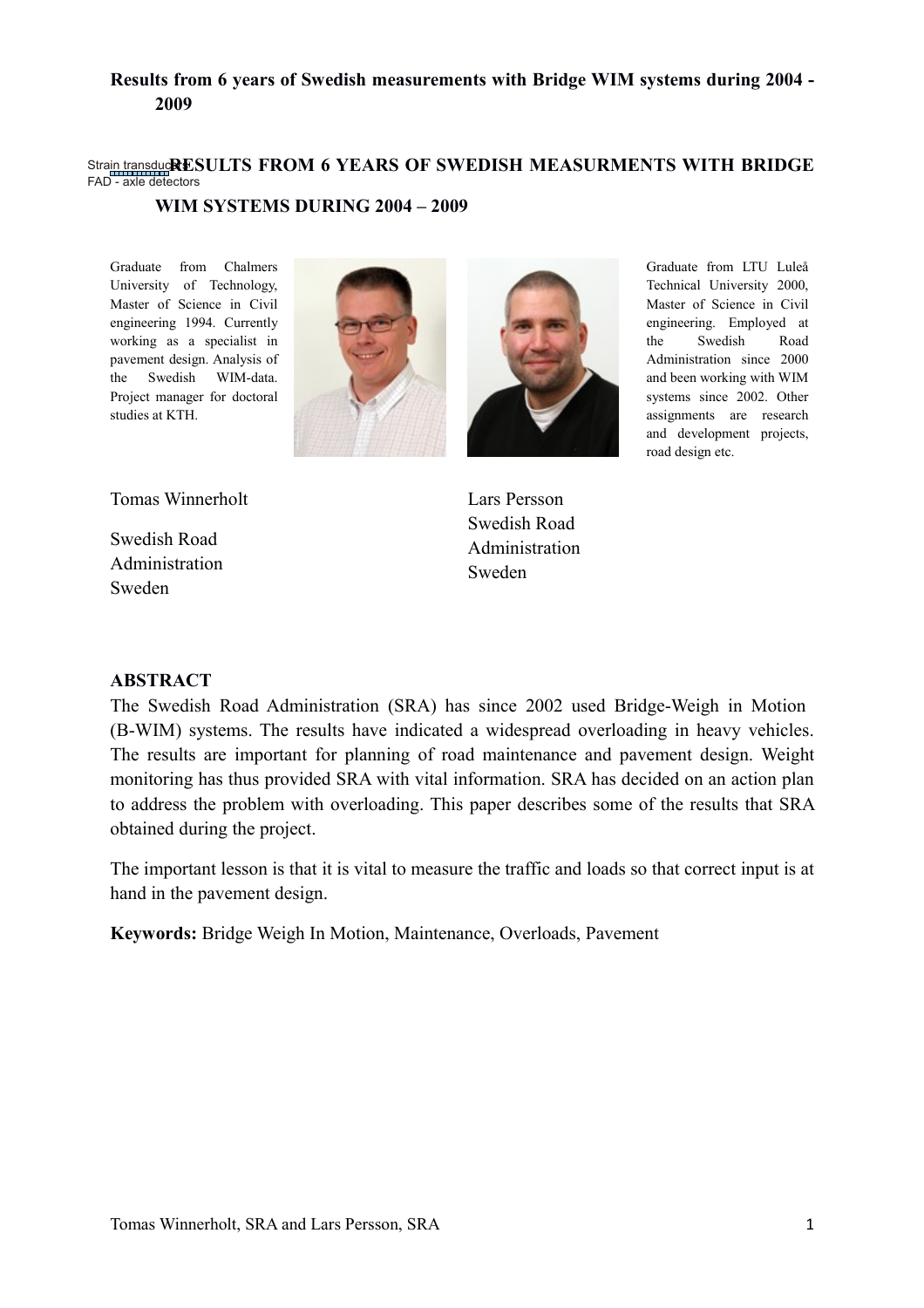# **1 Background**

SRA (The Swedish Road Administration) have since 2002 used bridge-weigh in motion (B-WIM) systems. The results have so far indicated a widespread overloading in heavy vehicles. The result is important for planning road maintenance and pavement design. Weight monitoring has provided SRA with vital information. SRA has decided on an action plan to address the problem with overloading.

In 2001, a system for weighing heavy vehicles was tested in Kyrkdal in the northern part of sweden. The results from those tests incuraged the SRA to further look in to the technology of weighing heavy vehicles. After some more testing SRA decided to start a project to investigate the loads on the road network.

The object of this project was to gain a picture of the heavy traffic in terms of loads and occurrence of overloading (Lindeberg,(2008)). Through the knowledge about the loads on the road network and the occurrence and amount of overloads the SRA gains knowledge:

- to implement a better obedience to rules,
- to better planning of maintenance and rehabilitation of the road network,

The project had the following sub goals:

- Measure the actual loads on a few locations spread over the country to gain a picture of the load over many years. This has been done in two locations per region, in all 14 sites.
- Give the regions knowledge of the load situation on two additional sites every year, in all 14 sites.
- Get knowledge of how the loads varies and analyze how much the actual loads deviates from the ones stated in the design codes.
- Get knowledge of the actual overload situation on the road network.
- Gain experience to further improve the measuring methods.
- Gain experience so that the weighing could be a part of the normal SRA activity.

After the measuring season in 2009 SRA decided that the weighing should continue as a part of normal activities. It was therefore decided that a tendering process should start. The tendering process also consisted of a test measurement to make sure that the contractor could fulfill the demands placed upon the measuring. The test took place in the southern part of Sweden during November 2009. In December of 2009 the tending was completed and a contract was signed with the winning contractor.

The new measuring period starts in March, 2010.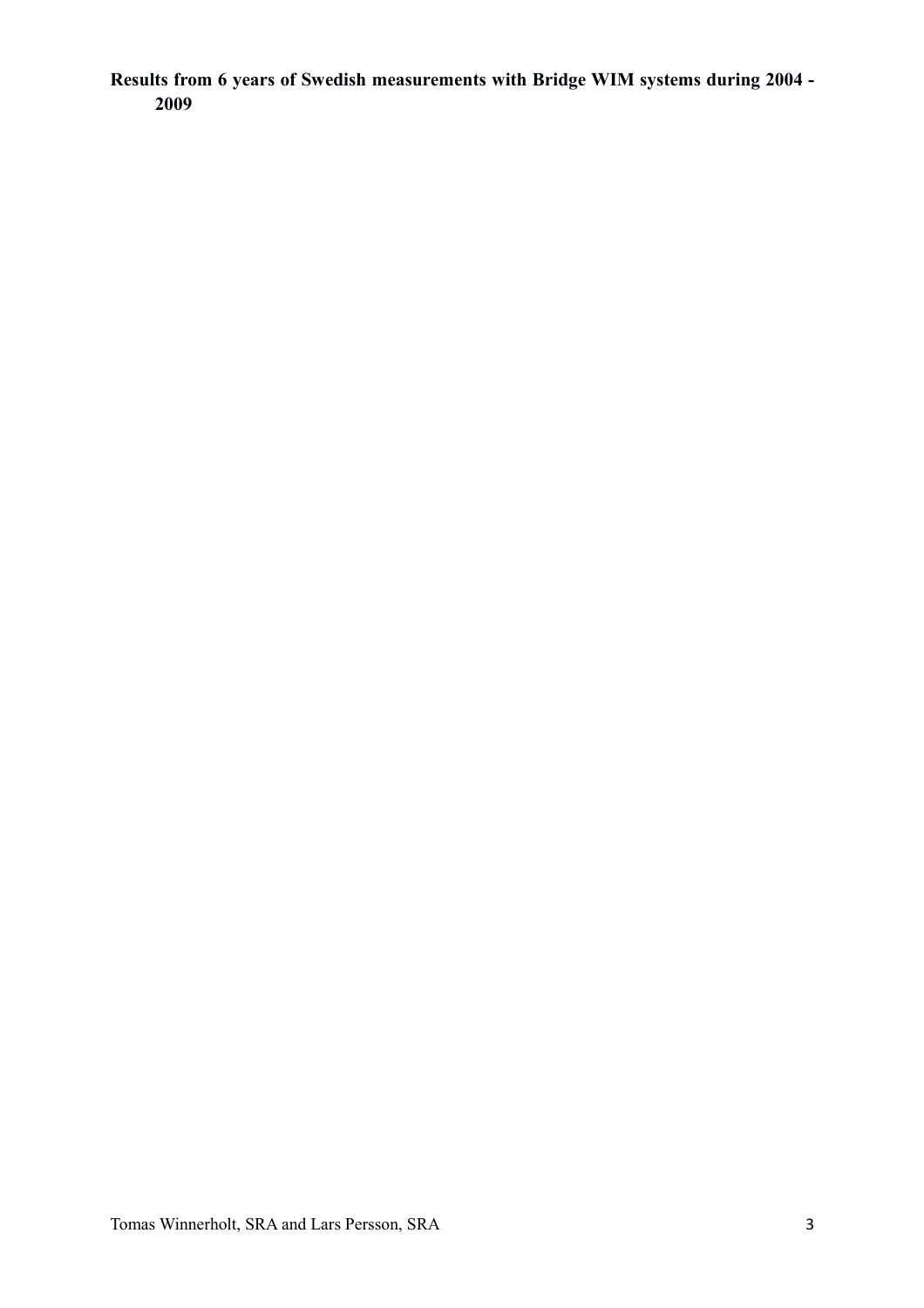### **2 Research Method**

#### **2.1 Equipment**

The Bridge Weigh in Motion system (B-WIM) used in Sweden is a portable system that is installed on the superstructure of an existing bridge, as seen in Figure 1. There are no components installed in the pavement or on the pavement surface. The system uses strain transducers (FAD) to detect axles and weighing axles. If necessary the system can use pneumatic cables on the surface.





**Figure 1 - Left -The system installed at a site in southern Sweden, Top right – The signal processing unit, Bottom right – Strain transducer**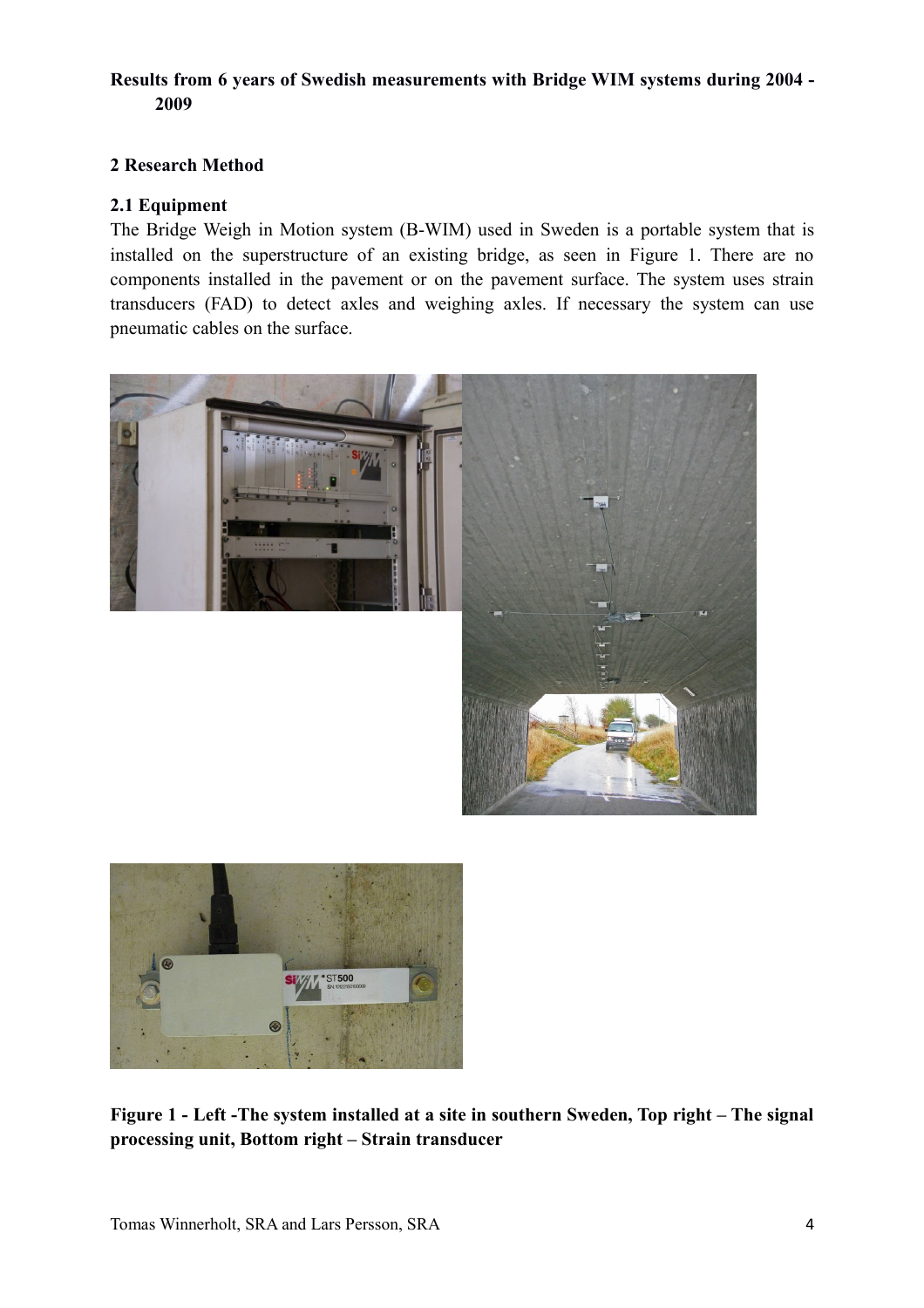The data is stored in the signal processing unit and downloaded on site by the operators. The amount of data stored depends on the traffic of the road and the measuring period's length.

The FAD-sensors are offset from the strain transducers, as seen in Figure 2. There are two for each lane of traffic. When a vehicle approaches the bridge the FAD-sensors detects the oncoming vehicle. When the vehicle passes the strain transducers, the weight is detected and the data is stored in the signal processing unit.

#### **Figure 2 - Schematic of an installation, strain transducers in the middle.**

The system used is manufactured by the private company CESTEL in Slovenia, the system is called SiWIM, the software that is used in the system and during post-processing is developed by the Slovenian National Building and Civil Engineering Institute, ZAG. The system has been used at more than 300 locations around the world (CESTEL (2008)). The system has been presented and demonstrated at several conferences and exhibits.

#### **2.2 Measuring programs**

Since 2004 the SRA has been running a measurement program on two levels. A national program with sites that are repeatedly measured for one week each year and a regional program that varies depending on the needs of the SRA regions. On average there are approximately ten regional sites each year.

Fourteen sites were selected to be included into the national program, as seen in Figure 3. Those fourteen sites are located so that they cover the country geographically. The concentration is higher in the southern parts since the traffic density is higher there. Table 1 provides a brief overview of the sites.



**Figure 3 - Location of the National B-WIM sites in Sweden.**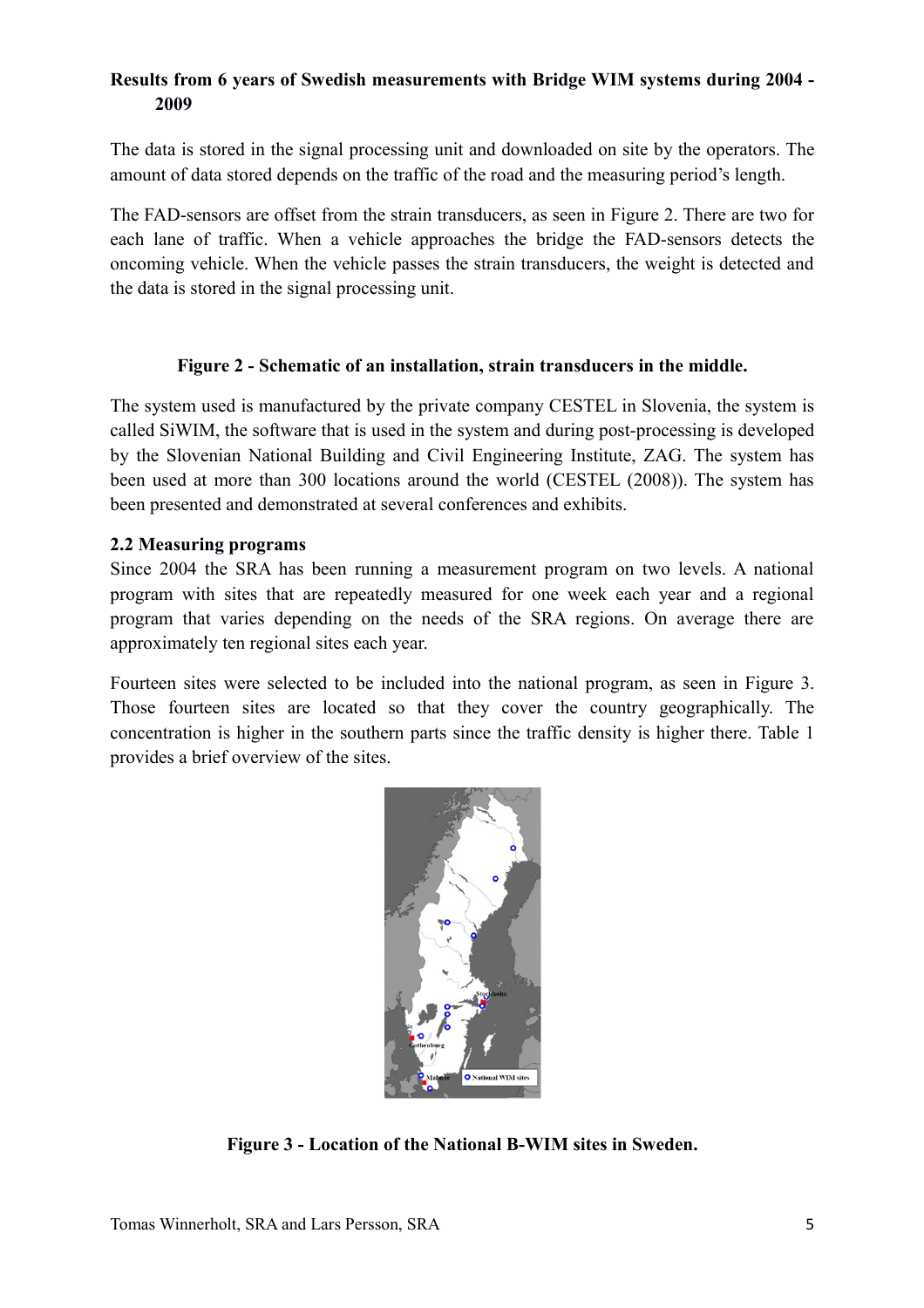**Table 1 - Overview of the measurements carried out in the National program 1+1 is one lane in each direction and 2 is two lanes in the same direction.** 

| Road type    | Road<br>no.    | Station name  | No<br>. of<br>lan<br>es |
|--------------|----------------|---------------|-------------------------|
| Motorwa<br>у | E4             | Torsboda      | $1+$<br>1               |
| Motorwa<br>y | E4             | Mjölby N      | $\overline{2}$          |
| Motorwa<br>y | E4             | Mjölby S      | $\overline{2}$          |
| Motorwa<br>у | E <sub>6</sub> | Löddeköping   | 2                       |
| Motorwa<br>y | E10            | Grundträskån  | 1<br>$+1$               |
| Motorwa<br>y | E14            | Torvalla      | $1 +$<br>1              |
| Motorwa<br>y | E18            | Radmansö      | $\mathbf{1}$<br>$+1$    |
| Motorwa<br>у | E20            | Marieberg     | 2                       |
| Motorwa<br>y | E65            | Skurup        | $1 +$<br>1              |
| Motorwa      | Rv40           | Landvetter W  | 2                       |
| Motorwa<br>y | Rv40           | Landvetter E  | $\overline{2}$          |
| Arterial     | Rv50           | Gärdshyttan   | $1 +$<br>1              |
| Arterial     | Rv73           | Västerhaninge | $\overline{2}$          |
| County       | Lv373          | Storlångträsk | $1 +$<br>1              |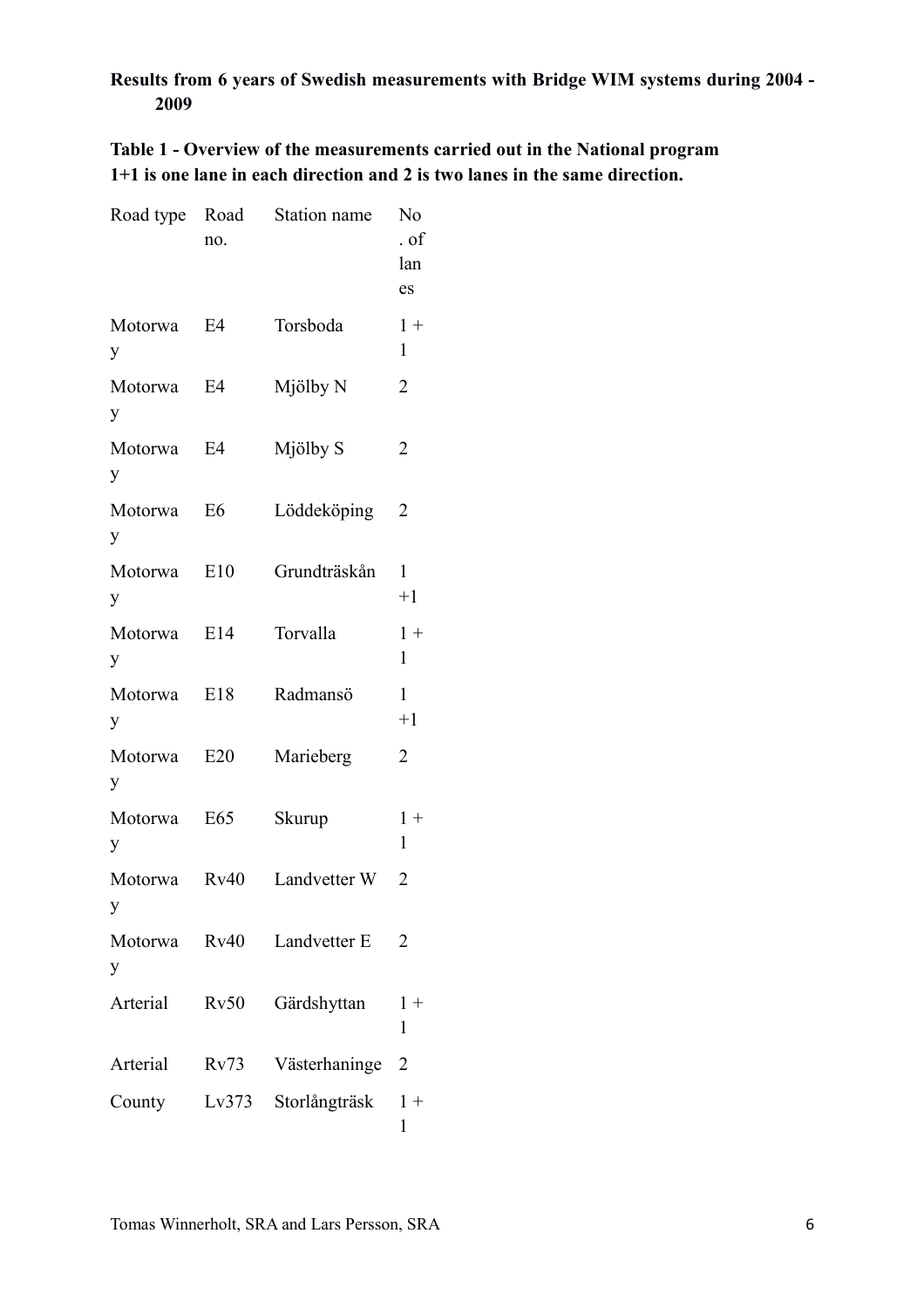# **2.3 Bridges**

The bridges that have been used in Sweden are all slab frame bridges. The road surface before and after the bridge has to be smooth so that as little dynamic effects as possible are induced to affect the results. Experience from the various tests that have been performed points to that the IRI (International Roughness Index) needs to be lower than 2,3 mm/m. Other criteria for bridge selection concerns installation issues and power requirements.

After the installation is complete the system is calibrated using a pre-weighed seven axle truck (tractor with trailer) with known axle spacing, as seen in Figure 4. The truck is fully loaded.



**Figure 4 - Idealized calibration truck**

# **2.4 Test**

The test period is seven days for the national program and the sites are measured at approximately same time every year. The system is regularly checked remotely through a GSM connection. As a complement the systems have been equipped with cameras.

When each test period is over the calibration truck is used once again to make sure that nothing has gone wrong during the measurements.

# **2.5 Post-processing**

Post-processing of the data is done in Slovenia by CESTEL. In the post-processing the measurements are checked against the second calibration (Znidaric et al). This second calibration enables us to make adjustments to the results. The settings to the signal processing unit is checked and adjusted if there is a need. After the eventual re-weighing the data is checked for outliers. We have defined outliers as:

- Multiple presence (more than one vehicle on the bridge)
- High axle weights (more than 13 tons)
- High gross vehicle weights (more than 45 tons)

Tomas Winnerholt, SRA and Lars Persson, SRA 7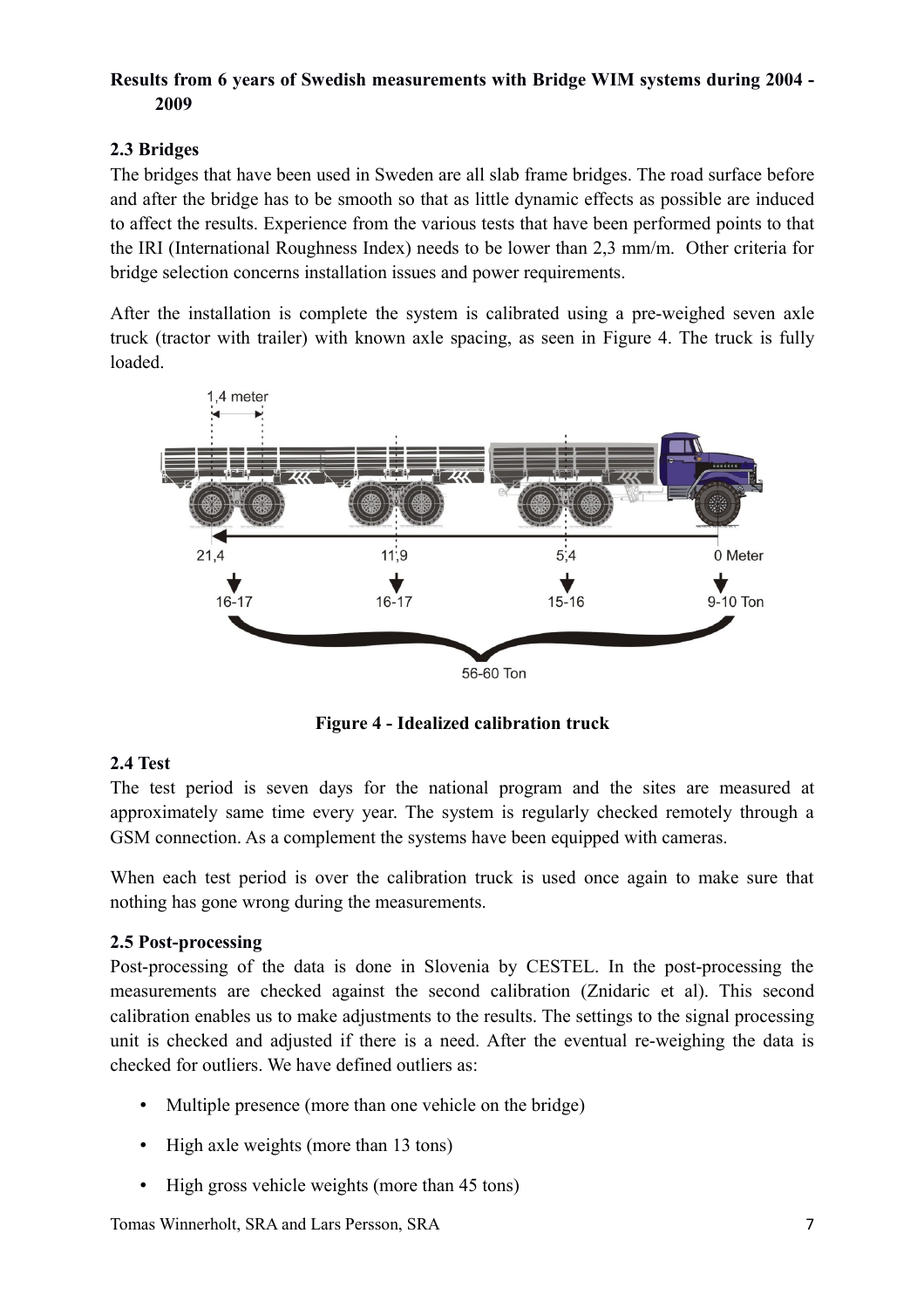• Vehicle not defined in the database (unknown type)

Depending on if an adjustment is possible or not the data is then adjusted if there are inconsistencies or deleted. After a final check a standard set of results are generated. The standard results comprises of:

- Weight distributions
- Time distributions
- Detailed weights
	- o Gross weights
	- o Axle weights, (single, double, triple)
- Number of standard 10-ton axles
- Overloads.

As a part of the results SRA decided to apply a 5% filter on the results. The 5% filter is in place to eliminate all unnecessary discussions of the systems accuracy. This filter raises the legal load limit by 5 % on axles and on the gross vehicle weight. For example if the legal gross vehicle weight is 48 tons the overloads will be calculated for 50,4 tons and above, if the legal axle limit is 10 tons the overloads will be calculated from 10,5 tons and above.

The overloads are calculated and evaluated so that the overloads reported as axle overloads are not included in the gross vehicle weight overloads.

The above mentioned results are generated for a) All heavy vehicles, b) Vehicles heavier than 35 tons, c) Vehicles lighter than 35 tons, d) All heavy vehicles filtered 5%, e) Vehicles heavier than 35 tons filtered 5%. A heavy vehicle is defined as heavy if the gross vehicle weight is 3,5 tons or heavier.

#### **3 Results**

There are many ways in which one can present the results from the project, See Table 2 for some statistics from the project. The paper focuses on data to be used in pavement design and lowering the amount of overloads on the road network. In 2009 two research projects have been using the results from the project. The results presented in this paper mostly concern the loaded vehicles, heavier than 35 tons filtered at 5 percent.

#### **Table 2 - Statistics from the national program, all measured vehicles**

|               | <b>Number of vehicles</b> | <b>Weight [tons]</b> | Mean weight [tons] |
|---------------|---------------------------|----------------------|--------------------|
| 2004 National | 77 380                    | 2 2 3 0 9 3 6        | 30.2               |
| 2005 National | 77 917                    | 2 262 921            | 29,0               |

Tomas Winnerholt, SRA and Lars Persson, SRA 8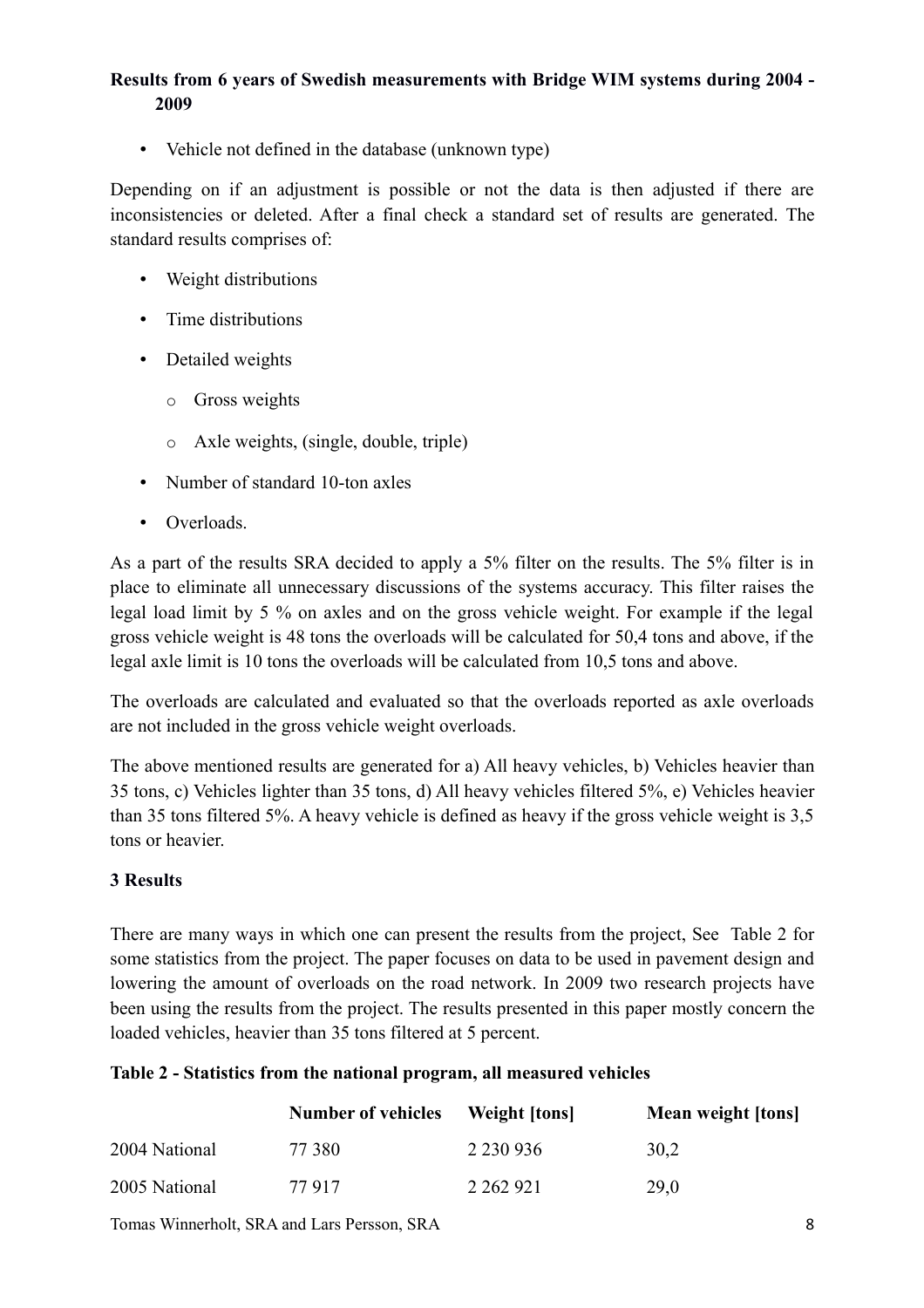| <b>National</b><br>2004<br>2009 | 423 240 | 12 366 734 | 29,4 |
|---------------------------------|---------|------------|------|
| 2009 National                   | 85 988  | 2 458 772  | 28,7 |
| 2008 National                   | 91 841  | 2 672 070  | 28,4 |
| 2007 National                   | 90 676  | 2 716 820  | 30,2 |
| 2006 National                   | 85 4 26 | 2 483 987  | 29,1 |

The variation in the mean gross vehicle weight is rather low from year to year which indicates that the traffic is relatively stable on the national sites.

In addition to this there is approximately 350 000 trucks and 10 000 000 tons weighed in the regional program. The mean gross vehicle weight measured in the regional sites is approximately 28 tons (SRA 2009). On the regional sites the mean gross vehicle weight varies more than on the national sites. This is to be expected since the regional sites differs year from year.

Table 3 shows the overloads for the heavy loaded vehicles during the project, national sites.

### **Table 3 - Amount of overloads on the national sites during 2004 to 2009 vehicles heavier than 35 tons filtered at 5%**

| Overloaded vehicles, national sites | 2004  | 2005  | 2006  | 2007  | 2008  | 2009  |
|-------------------------------------|-------|-------|-------|-------|-------|-------|
| E4 Mjölby North                     | 45,2% | 33,4% | 19,1% | 13,6% | 16,2% | 4,7%  |
| E4 Mjölby South                     | 37,3% | 21,6% | 13,0% | 14,5% | 19,0% | 15,9% |
| E4 Torsboda                         | 40,4% | 29,1% | 62,9% | 37,9% | 18,0% | 31,4% |
| E6 Löddeköpinge North               | 26,3% | 43,3% | 26,4% | 44,0% | 45,1% | 30,8% |
| E10 Grundträskån                    | 63,7% | 52,6% | 30,6% | 37,5% | 27,5% | 17,2% |
| E14 Torvalla                        | 48,3% | 56,9% | 22,0% | 8,8%  | 24,4% | 12,2% |
| E18 Rådmansö                        | 20,3% | 28,9% | 32,5% | 22,6% | 14,9% | 22,1% |
| E20 Marieberg                       | 38,2% | 28,1% | 24,8% | 15,2% | 11,5% | 8,3%  |
| E65 Skurup                          | 35,5% | 50,2% | 24,4% | 32,9% | 36,9% | 58,2% |
| RV 40 Landvetter West               | 22,8% | 15,4% | 14,0% | 11,7% | 17,5% | 19,9% |
| RV 40 Landvetter East               | 13,8% | 13,3% | 14,3% | 12,0% | 12,2% | 11,0% |
| RV 50 Gärdshyttan                   | 32,8% | 40,6% | 22,6% | 19,5% | 12,7% | 10,4% |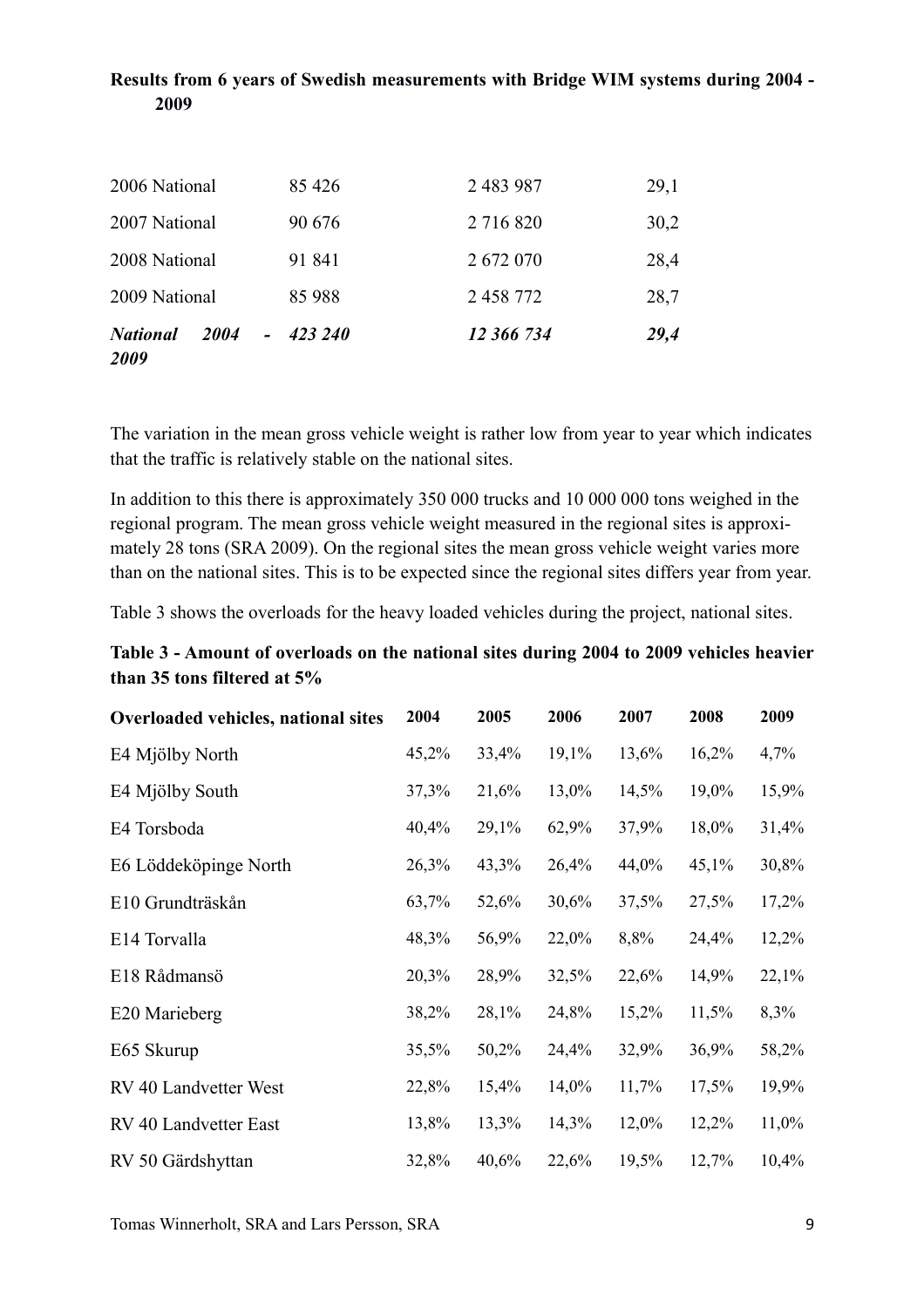| 2009                |       |                                                       |                            |  |          |
|---------------------|-------|-------------------------------------------------------|----------------------------|--|----------|
| RV 73 Västerhaninge | 52.0% | 39.4%                                                 | $35.6\%$ $32.6\%$ $19.0\%$ |  | 27.0%    |
| LV373 Storlångträsk |       | $30,1\%$ $28,7\%$ $41,9\%$ $38,2\%$ $50,4\%$ $18,6\%$ |                            |  |          |
| Mean value          |       | $36,2\%$ $34,4\%$ $27,4\%$ $24,4\%$ $23,2\%$          |                            |  | $20.6\%$ |

Figure 5 shows that the mean value for overloads on the national sites, has gone down each year during the project.



# **Figure 5 - Overloads heavy vehicles over 35 tons filtered 5 % during 2004 to 2009.**

A detailed analysis of the overloads shows that overloads mainly occur as axle-overloads. This probably means that there are some loading and logistical concerns involved. Figure 6 shows the detailed overloads during 2009, in the national program.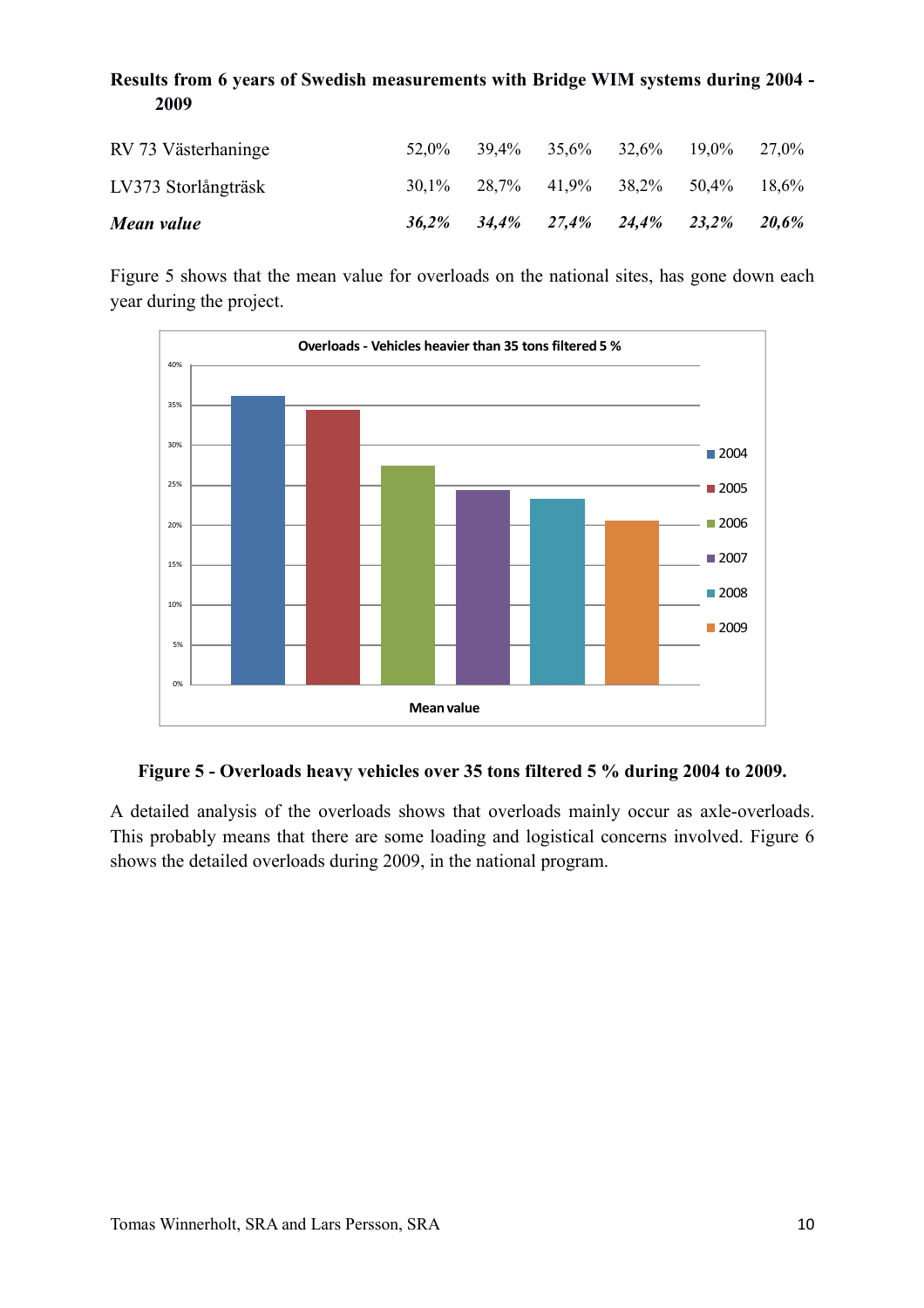

**Figure 6 - Overloads for vehicles heavier than 35 tons filtered 5% measured in 2009.**

If one draws the gross vehicle weights against time in a point diagram some unique traffic characteristics is clearly evident. In Figure 7 the blue dots forms vertical stripes that corresponds to the arrival time of ferries at the port several time each day.



**Figure 7 - Road to a ferry harbor, E18 Rådmansö measured in 2009.**

In Figure 8 one can notice that the red dots indicating the traffic to the mill mostly occurs around 60 tons, which is the maximum legal limit. The blue dots are concentrated around 23 tons and represents the traffic going away from the mill

Tomas Winnerholt, SRA and Lars Persson, SRA 11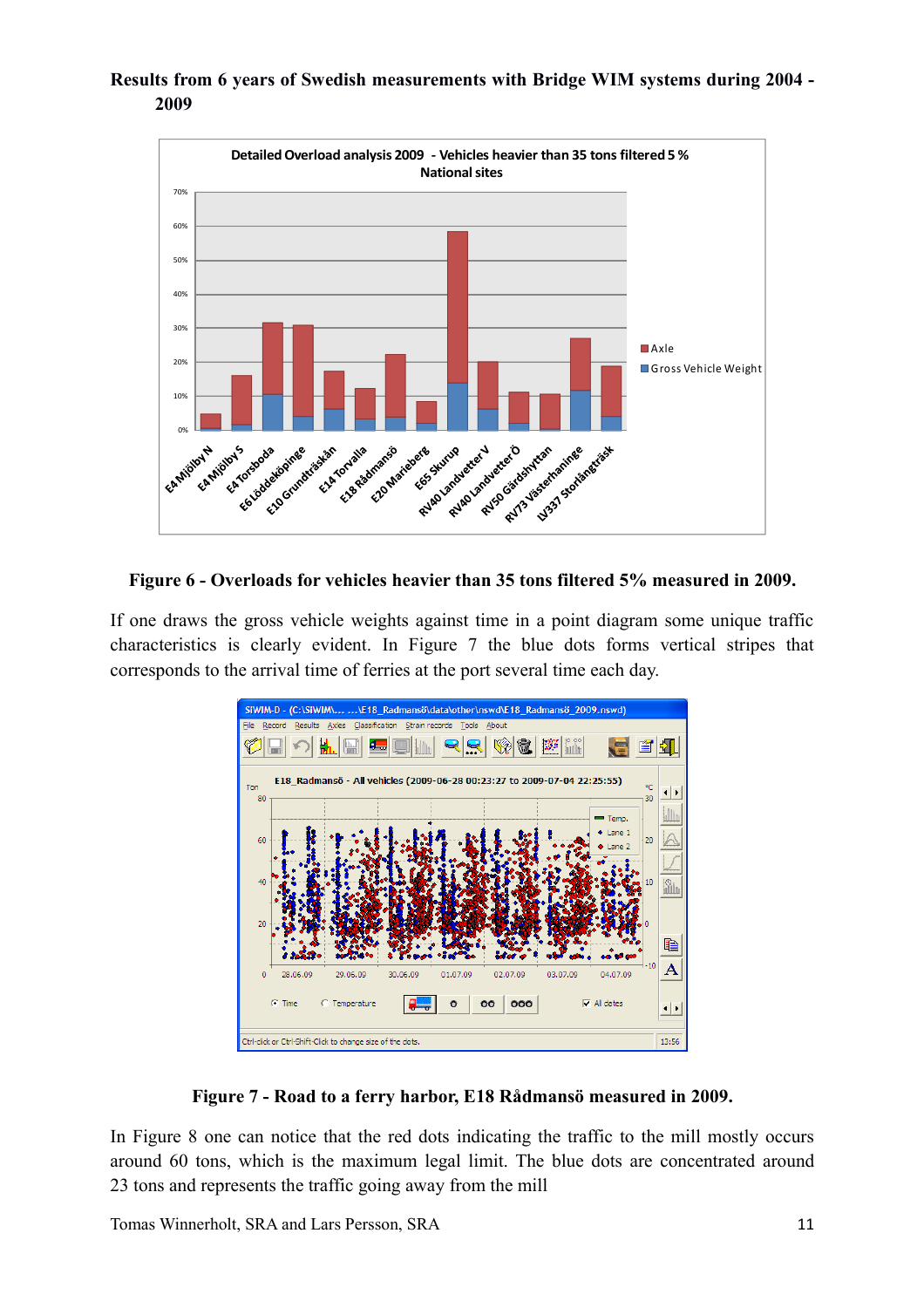

**Figure 8 - Road to a sawing mill, Road 373 Storlångträsk**

For use is in pavement engineering, the project has provided the calculated number of equivalent standard axles (ESAL) to several projects. When the project started in 2004 the average ESAL-number for the whole country was estimated to 1,3 ESAL's per heavy vehicle. After six years of measurements the mean value is reduced to 1,1. The reduction might seem minor, but the effect on a single road can be a greatly reduced cost for resurfacing (SRA (2004 and 2006)). On the other hand if the ESAL value for a unique project is higher, say 1,5 the pavement thickness needs to be increased to avoid premature fatigue failure in the pavement. The important lesson here is that it is vital to measure the traffic and loads so that correct input is at hand in the pavement design.

In addition the project has started to deliver the actual loads of each axle for use in design/build contracts. Those deliveries have been greatly appreciated by the contractors.

SRA is currently developing a new MEPD-system (Mechanistical-Emperical Pavement Design) and in that work we have started to extract axle-load spectrums (ALS) for use in the calculations (Erlingsson et al). Examples of load spectrums can be seen in Figure 9. Instead of using a single value for pavement design the designer will be able to use a load distribution instead.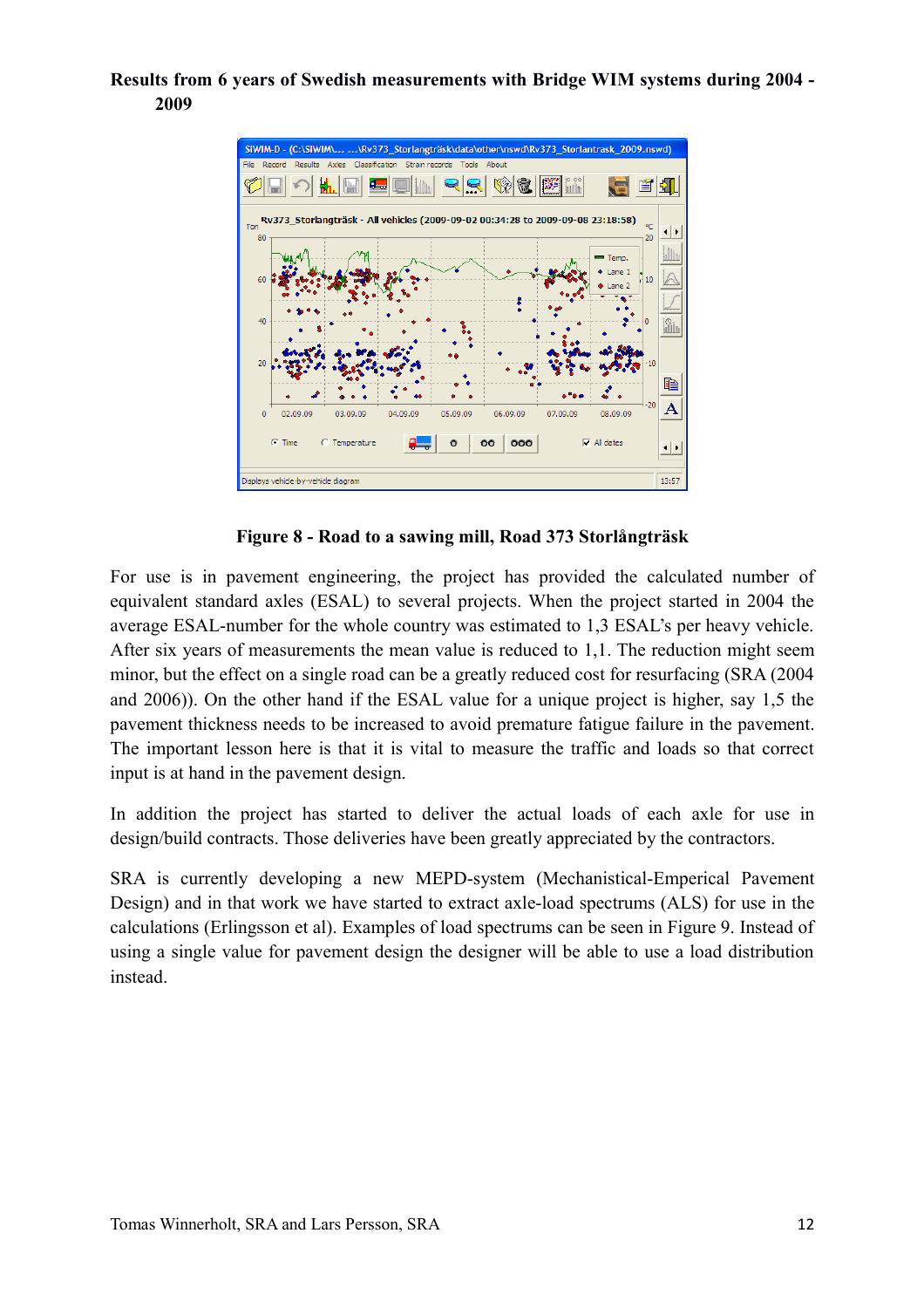

**Results from 6 years of Swedish measurements with Bridge WIM systems during 2004 - 2009**

**Figure 9 - Example diagrams of different axle load spectra for use in pavement design, samples from E20 Marieberg measured in 2008 (Erlingsson et al.).**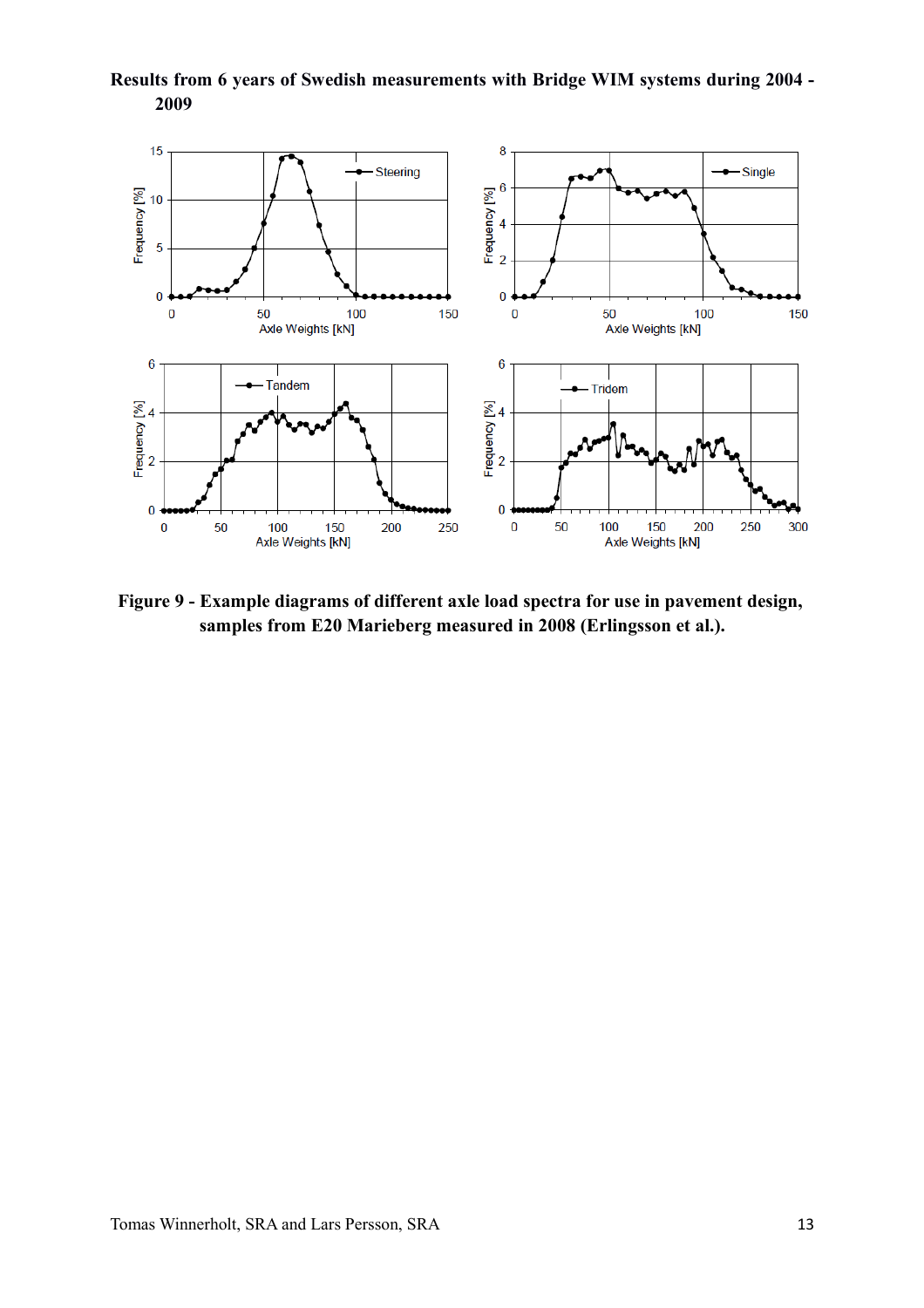### **4 Conclusions**

The conclusions so far are that we face a considerable problem with overloading, in terms of both gross weight and axle weights. Approximately 20 % of the heavy loaded vehicles are overloaded. The results have got some media attention in connection to the annual press release of the results.

During the years 2004 – 2009 a decrease in the amount of overloads was detected.

Up until 2008 we detected an increase in the amount of heavy traffic, this trend was broken in 2009 when there was a decrease of approximately 4% .

One reason for the decrease in overloads could be the current economic situation.

Another reason for the decrease in overloads is due to the fact that SRA successfully has communicated the results and discussed the implications with the transport industry. Several meetings have been performed with Sveriges Åkeriföretag, the Swedish Association of Road Haulage, to discuss and inform their members of the results of SRA's measurements. Discussion and communication with the transport industry and transport buyers has proven to be a successful way of raising the awareness of the overload problem, in some cases even lower the amount of overloads. It is important for all parties that the transports are legal, safe and environmentally friendly. The information from the cameras has lead to a more constructive dialog with transport industry and transport buyers, when SRA clearly could show the overloaded vehicles and discuss a solution to the problem.

One important lesson is that it is vital to measure the traffic and loads so that correct input is at hand in the pavement design. Data from the measurements gives an important input to new design models for road constructions where the use of actual loads and actual load distribution can be applied.

The SRA has made a policy decision stating that none of the transports in SRA's building projects should have overloads. A yearly follow up is now standard procedure of all projects built.

The contract is now signed for another three years of measurements. SRA will have a good control system of the variations of overloading in Sweden. The 14 national sites is by no means a full coverage of the overloading situation in Sweden but it gives a good indication. During 2010 to 2012 SRA has set a goal of testing other systems as research projects to see if the are other possible solutions to get the same type of data but without a bridge.